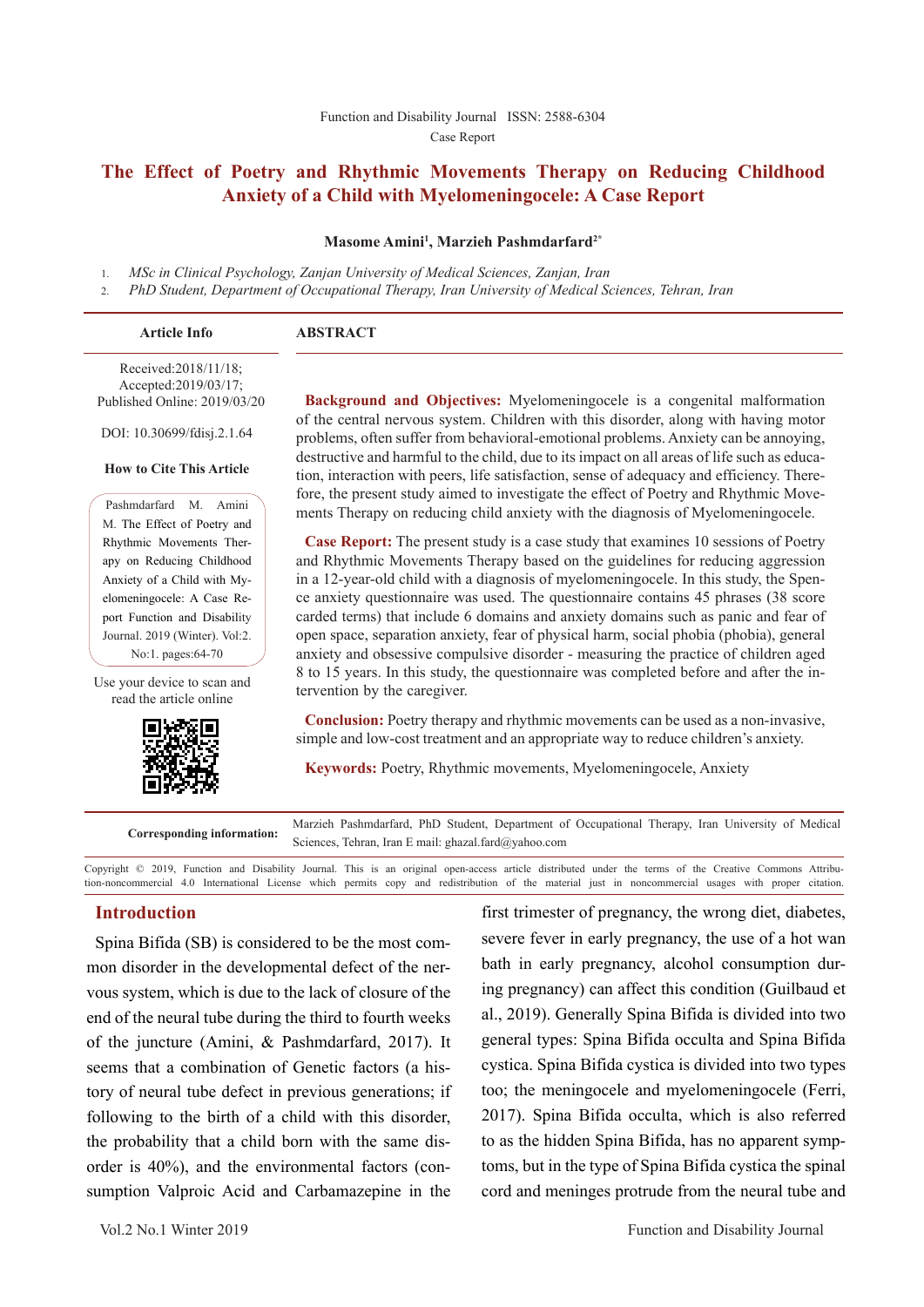show different motor symptoms (Ferri, 2017). The prevalence of this disorder in the world is between 0.3 and 4.5 per 1,000 live births (Amini, & Pashmdarfard, 2017). Different statistics in different regions of Iran report the prevalence of this disorder 1.6 per 1,000 live births (Ketabchi, Ghodsi, & Nejat, 2001). In 90% of patients, there is also a manifestation of myelomeningocele in the hydrocephalus (Shurtleff, 2012). The physical symptoms of Spina Bifida may include: weakness and lower limb paralysis, orthopedic abnormalities (Club foot, Scoliosis), urinary incontinence and stool, urinary tract infections, and poor kidney function (Juranek, & Salman, 2010). The presence of multiple physical problems and apparent abnormalities in these children have resulted in behavioral disorders and severe anxiety (Amini, & Pashmdarfard, 2017). Anxiety is a common, unpleasant and vague feeling of panic with unknown origin that one experiences, including uncertainty, frustration, and physiological excitation (Mosavi, & Khodabakhshi Koolaee, 2016). Early childhood anxiety disorder is a predictor of psychiatric disorders during adolescence (Mosavi, & Khodabakhshi Koolaee, 2016). Anxiety disorders are one of the most common forms of pathology in children and adolescents. The disorder has six symptoms: restlessness, extreme fatigue, difficulty in concentration, irritability, muscle tension and sleep disorder (Khodabakhshi koolaee, Sabzian, & Falsafi nejad, 2015). In recent years, researchers have been struggling to introduce effective interventions for anxiety disorders. Although there are several interventions for treating anxiety, but the new methods such as art therapy (poetry, painting therapy, theater therapy, music therapy) has become very important in recent decades (Mosavi, & Khodabakhshi Koolaee, 2016). Many studies showed the positive effect of poetry therapy on a range of physical and psychological disorders, such as reducing anxiety in cancer patients, reducing pain, addiction and other mental disorders (Mosavi, & Khodabakhshi Koolaee, 2016; Khodabakhshi koolaee, Sabzian, & Falsafi nejad, 2015). Poetry therapy was officially recognized in 1969, until then, little research was done on its different applications and therapeutic efficacy. The therapeutic goals expected

of therapeutic poetry are: to empower the feeler, promote self-expression and spread group discussion. Of course, the choice of proper lyrics and time should also be taken into consideration. Poetry therapy, like Freud's psychotherapy, leads to emotional liberation, which is rooted in depression and anxiety and individual stress. (Khodabakhshi koolaee, Sabzian, & Falsafi nejad, 2015). In addition to the curriculum, rhythmic movements' therapies are also known as one of the effective methods for reducing anxiety disorders (Khodabakhshi koolaee, Sabzian, & Falsafi nejad, 2015). Since rhythmic movements' therapy, like poetry, provide a way to express feelings, particularly for children who are verbally insufficient to express their feelings. Their movement symbols are a reflection of their inner feelings, in other words, rhythmic movements' therapy can play the role of their language (Mohammadian et al., 2011). Therefore, this study was designed to assess the effect of poetry therapy and rhythmic movements' therapy on reducing anxiety of a child with myelomeningocele.

# **Case Report**

 this study is about the effect of Poetry therapy and rhythmic movements' therapy on reducing anxiety of a 12 years old boy (he was born in 2004) with myelomeningocele and IQ of 104% in 2018. The child has entered third elementary school; his parents have got divorced and the child is now not under the care of any of his parents being cared in the children care center. In this study, an anxiety scale (The Spence Children Anxiety Scale (SCAS): child report and caregiver report) was used to assess the anxiety of the child.

#### **The Spence Children Anxiety Scale (SCAS)**

 This scale was developed by Spence in Australia in 1997 according to the DSM-IV diagnostic classification (Spence, & Barret, 2003). The Spence Children Anxiety Scale consists of 45 phrases, 38 phrases are scored and six phrases which are positive are not scored and computed. Spence Children Anxiety Scale also has an open question that the child will respond in an explanatory way and can be provided for 8 to 15 years old children. The Spence Anxiety Scale has 6 sub-scales that are as follows: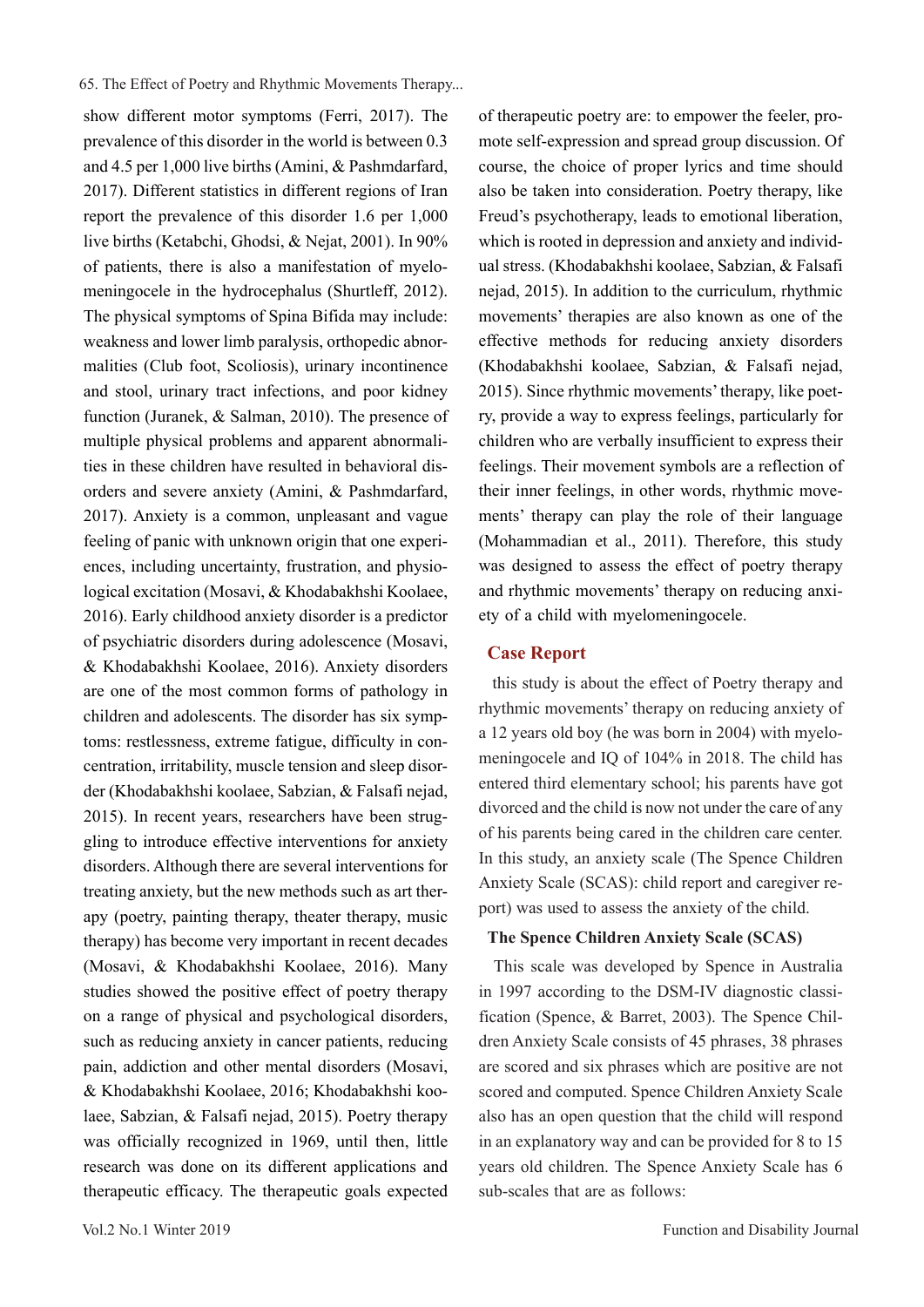1. **Panic and fear of open space:** This scale is evaluated in questions 13-21-28-30-32-34-36-37-39.

2. **Separation anxiety:** This scale is evaluated in questions 5-8- 12- 15- 16-44.

 3. **Fear of physical damage:** This scale is evaluated in questions 2-18-23-25-33.

 4. **Social phobia (phobia):** This scale is evaluated in questions 6-7-9-10-29-35.

5. **Obsessive-Compulsive:** This scale is evaluated in questions 14-19-27-40-41-42.

6. **General anxiety:** This scale is evaluated in questions 1- 3- 4 20- 22-24. The scoring of this scale is based on a 4-point Likert scale, never (0), sometimes (1), often (2), and always (3). The test retest reliability of the original version of this scale was reported by Spence et al. in 1998 for general anxiety (ICC=0.92) (10). The internal consistency of this scale in Iran was reported by Mousavi et al in 2007 with Cronbach's alpha between 0.62 and 0.89 (0.62 \le \times\) condition the dpha between 0.62 and 0.89 (0.62 \le \times\). 6 sub-scales were confirmed by confirmatory factor analysis (Mousavi et al., 2007).

# **Poetry therapy and rhythmic movements' therapy**

Due to certain conditions (myelomeningocele) of this boy the purposes of rhythmic movements' therapy in this study , were gross and fine motor movements of the hands, fingers, head, and trunk, lower limb, lying and sitting. In this study, the poetry therapy and rhythmic movement therapy were conducted in 10 sessions with specific topics (45 to 60 minutes each session) (9) In this study, poetry and rhythmic movements therapy were performed in 45 days (2 sessions per week and 45 to 60 minutes in each session), which is described in detail in Table 1.

| Table 1. Poetry and rhythmic movement therapy |  |
|-----------------------------------------------|--|
|-----------------------------------------------|--|

|                | sessions              | Description of the interventions taken during the sessions                                                                                                                                                                                                                                                                                                                                              |
|----------------|-----------------------|---------------------------------------------------------------------------------------------------------------------------------------------------------------------------------------------------------------------------------------------------------------------------------------------------------------------------------------------------------------------------------------------------------|
| 1              | <b>First session</b>  | Familiarity with the therapist and the rules of poetry and rhythmic movement therapy, the full description of the ther-<br>apist to the child in relation to poetry and rhythmic movements therapy, two-way treaty (between the child and the therapist)<br>to observe the rules, complete the Spence children's anxiety Scale, by the child and the child caregiver<br>(the boss of caregiver center). |
| $\overline{2}$ | <b>Second session</b> | Creating order in space, time and inside the child; asking the child to imagine that there are many dandelions in space<br>that must be taken with a rhythmic motion (double-strike motion); in the first motion, raise the right hand to take the dande-<br>lion, and, secondly, raise the left hand and take the dandelion. The goal is to create the ability to think and imagine in child.          |
| 3              | Third session         | Creating and enhancing the sense of participation; Child's poetry therapy was done by the psychologist and for per-<br>forming rhythmic movements in harmony with the content of the poem for the purpose of mental imagery and cognitive<br>skills in the child the occupational therapist helped too.                                                                                                 |
| 4              | <b>Fourth session</b> | Teaching concepts; asking the child to perform certain movements, such as touching or tipping the finger at the ground<br>when reading the poem, in order to get the child to understand the concept of patience and move in accordance with the<br>environment.                                                                                                                                        |
| 5              | <b>Fifth session</b>  | Creating and enhancing concentration ability; asking the child to listen to music and make new moves, in order to inter-<br>act with the child through the environment by focusing on the rhythm of the lyrics.                                                                                                                                                                                         |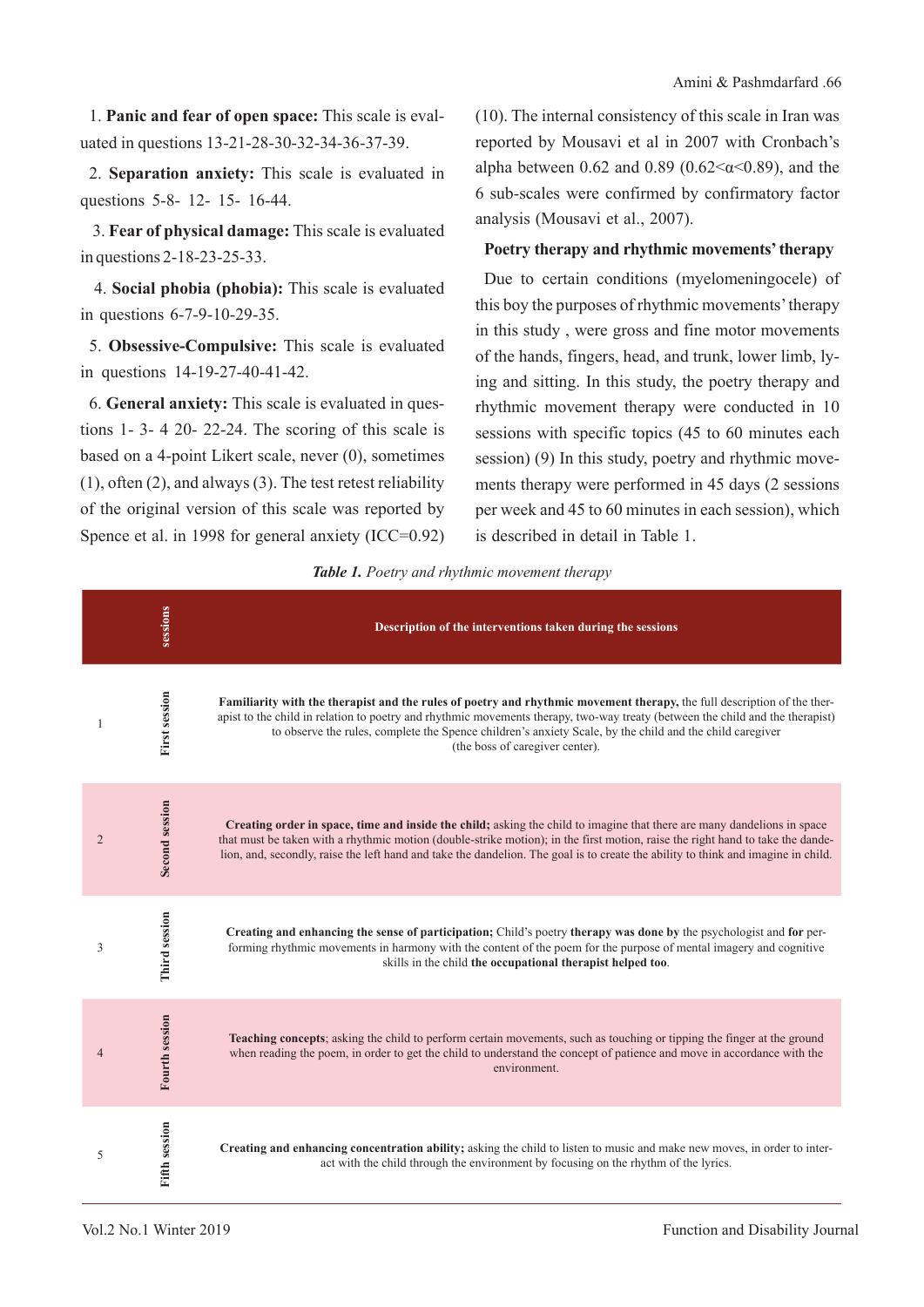#### 67. The Effect of Poetry and Rhythmic Movements Therapy...

|                | sessions              | Description of the interventions taken during the sessions                                                                                                                             |
|----------------|-----------------------|----------------------------------------------------------------------------------------------------------------------------------------------------------------------------------------|
| 6              | <b>Sixth session</b>  | Enhance listening comprehension; asking the child to imagine flying and coordinating hand movements, like a bird with a<br>music rhythm suiting the child's rhythm of poetry.          |
| $\overline{7}$ | Seventh session       | Memory and learning empowerment; Asking the child to complete the words in poetry after learning poetry to enhance<br>learning power.                                                  |
| 8              | <b>Eighth session</b> | Relaxing; asking the child to lie down on the ground; relaxing the hands; and, at the same time, breathing deeply while<br>listening to music, in order to reduce the child's anxiety. |
| 9              | <b>Ninth session</b>  | Increasing creativity; asking the child to perform movements with poetry to enhance the child's adaptation to environmen-<br>tal changes.                                              |
| 10             | <b>Tenth session</b>  | Pretending; reading poems about jobs and asking the child to make moves appropriate to the owner of the job in order to<br>strengthen the imagination of the child.                    |

# **Results**

This study was performed to assess the effect of poetry and rhythmic movements' therapy on reducing child anxiety with myelomeningocele. Poetry and rhythmic movements' therapy were conducted in accordance with the specific instructions during 10 sessions. In each session a specific topic was presented individually to the child. After ten sessions, the results showed the effectiveness of Poetry and rhythmic

movements' therapy for reducing the anxiety of the child. Interventions have been able to reduce the fear of open space, separation anxiety, fear of physical damage, social phobia, and general child anxiety, but the results didn't show the effectiveness of Poetry and rhythmic movements' therapy on reducing the obsessive-compulsive anxiety. Regarding these results, Poetry and rhythmic movements' therapy have been effective in reducing the anxiety of the child with myelomeningocele (Table 2).

*Table 2. Result of poetry and rhythmic movement therapy based on SCAS*

|                              | <b>Before interventions</b> | <b>After interventions</b> |
|------------------------------|-----------------------------|----------------------------|
| Panic and fear of open space | 16                          | 14                         |
| Separation anxiety           | 12                          | 11                         |
| Fear of physical damage      | 6                           |                            |
| Social phobia (phobia)       |                             |                            |
| Obsessive-Compulsive         |                             | h                          |
| General anxiety              |                             |                            |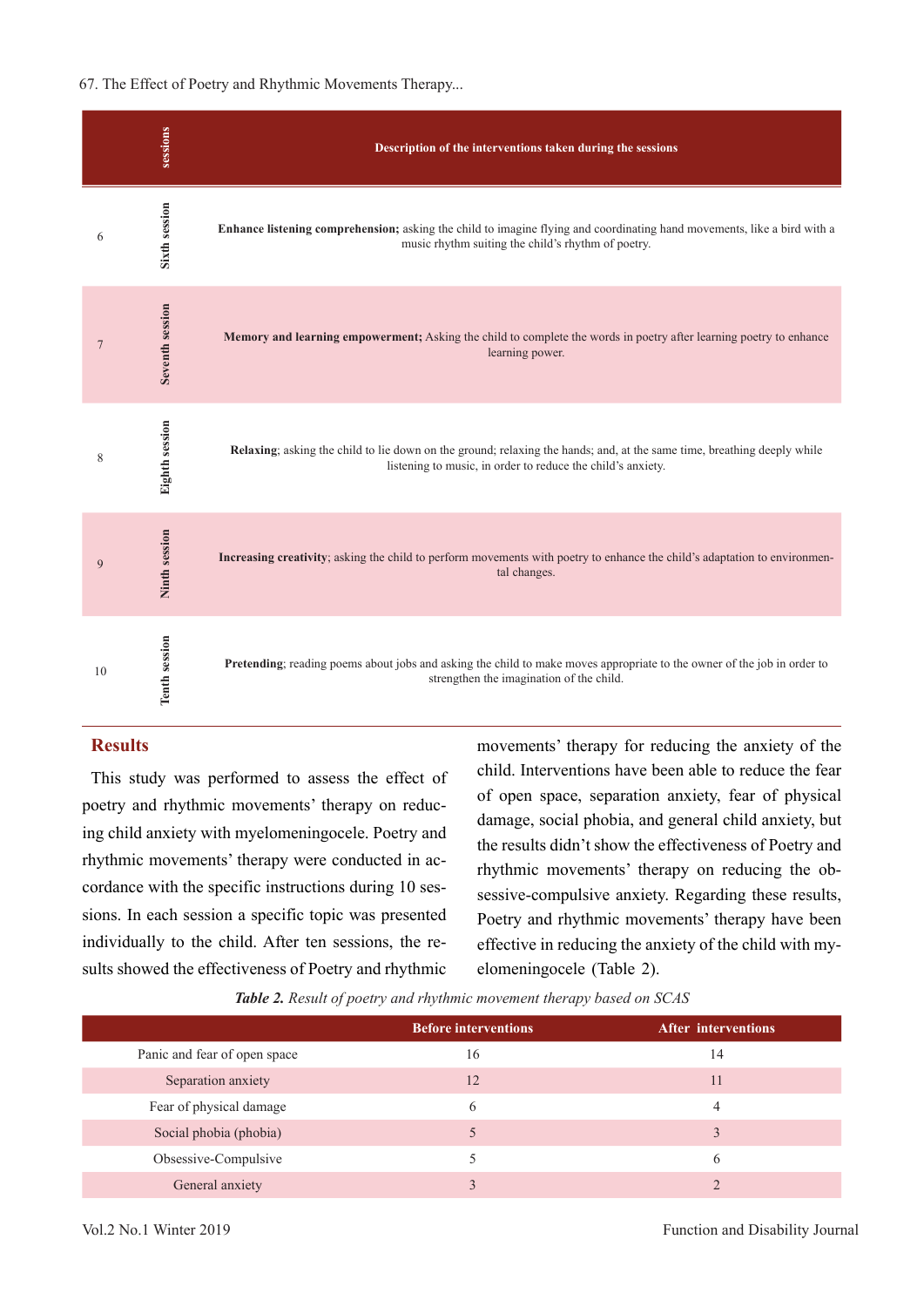# **Discussion**

This case study, showed the effect of poetry and rhythmic movements' therapy on reducing child anxiety with myelomeningocele. Several studies have been done on the effect of poetry and rhythmic movement's therapy on children anxiety (Khodabakhshi koolaee, Sabzian, & Falsafi nejad, 2015; Mosavi, & Khodabakhshi Koolaee, 2016), in a study conducted among preschoolers, by Khodabakhshi et al., poetry and rhythmic movements therapy was proposed as a low cost and efficient intervention method in reducing the aggression and anxiety of children (Khodabakhshi koolaee, Sabzian, & Falsafi nejad, 2015). Mohammadian et al., also considered poetry therapy to reduce anxiety, depression and aggression of children (2011). Pouyamanesh and Faryabi also showed that poetry and rhythmic movements' therapy reduce the aggression in mentally retarded children and children with learning disabilities (2015). The point to consider in this study was that these interventions have been performed on a child with myelomeningocele. Since the child was not under the care of any of the parents and was kept at a care center for children with physical disabilities, the child therapist's hypothesis was that the child's anxiety would be due to his difficult circumstances; In this regard proper steps were taken to help with the child's anxiety. The results of the study showed that poetry and rhythmic movement's therapy can be effective in reducing the anxiety of this child. In a study by Amini and Pashmdarfard to investigate the effect of painting therapy on reducing child aggression with myelomeningocele, it has been shown that painting therapy is effective in reducing aggression (Amini & Pashmdarfard, 2017). Considering this study, as well as similar studies, one can conclude that providing services such as poetry therapy, rhythmic movements' therapy, painting therapy can be effective in reducing the distressing psychological symptoms of children, especially children with special needs.

# **Conclusion**

Poetry and rhythmic movements therapy was an effective treatment to reduce the anxiety of children with myelomeningocele. However, since this study was performed only on a person, in order to increase its generalizability and widespread use, more studies are needed with more sample size. But since these therapies, including non-invasive, simple and costeffective therapies can be suggested along with other therapeutic and rehabilitation methods for these children, in addition to the sensory-motor disorders of these children, we also have a step toward eliminating behavioral disorders in these children.

### **Acknowledgement**

 This research did not receive any specific grant from funding agencies in the public, commercial, or not-for-profit sectors. The authors appreciate the child and Nasim care center's Personnel especially Mrs. Mohammadi who was the Nasim care center's director.

## **Conflict of Interest Statement**

Authors declared no conflict of interest.

## **References**

Amini, M., Pashmdarfard, M. (2017). Effect of Painting Therapy on Reducing the Aggression of a Child with Myelomeningocele: A Case Study. The Scientific Journal of Rehabilitation Medicine, 6(4), 278-283.

Ferri, F. Ferri's Clinical Advisor 2017: 5 Books in 1. 1st Edition, Elsevier Health Sciences. p. 1188.e2.

Guilbaud, L., Roux, N., Friszer, S., Dhombres, F., Vialle, R., Shah, Z., ... & Jouannic, J. M. (2019). Two-port fetoscopic repair of myelomeningocele in fetal lambs. Fetal diagnosis and therapy, 45(1), 36-41.

Juranek, J., & Salman, MS. (2010) Anomalous development of brain structure and function in spina bifida myelomeningocele. Dev Disabil Res Rev, 16(1), 23–30.

Ketabchi, S. E., Ghodsi, S. M., & Nejat, F. (2001). Incidence of gross nervous system anomalies in newborns at two obstetric centers in Tehran. J of medical council of IR Iran, 18(4), 277-281.

Khodabakhshi koolaee, A., Sabzian, M., & Falsafi nejad, M. R. (2015), Impact of poetry therapy and movement/ dance therapy in decreasing aggression and anxiety among preschool children. JPEN, 1 (4), 11-21.

Mohammadian, Y., Shahidi, S., Mahaki, B., Mohammadi,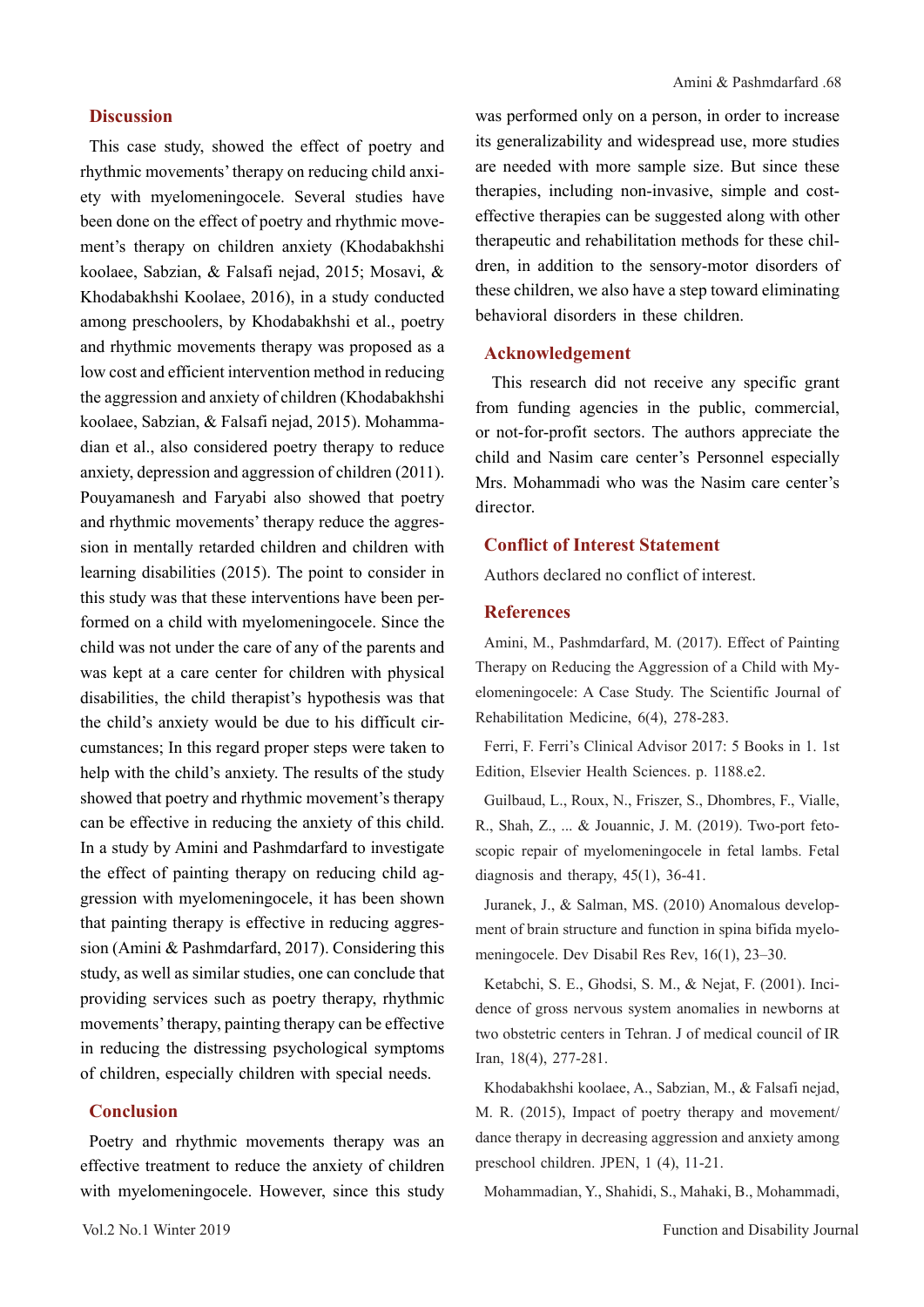69. The Effect of Poetry and Rhythmic Movements Therapy...

A. Z., Baghban, A. A., & Zayeri, F. (2011). Evaluating the use of poetry to reduce signs of depression, anxiety and stress in Iranian female students. The arts in psychotherapy, 38(1), 59-63.

Mosavi, H. S., & Koolaee, A. K. (2016). Effectiveness of Client-centered Play Therapy on Fear and Anxiety in Preschool Children. Community Health (Salāmat-i ijtimāī), 3(4), 261-269.

Mousavi, R., Moradi, A. R., Farzad, V., & Mahdavi, S. (2007). Psychometric properties of the Spence children's anxiety scale with an Iranian sample. Int J of Psycholy, 1(1), 17-26.

Poyamanesh J, Faryabi Z. (2015). Compare the Effectiveness of Rhythm Games on Decreasing Aggression Children with Mild Mental Retardation and Children with Learning Disorders with Normal Children. Management and Administrative Sciences Review. 4(1), 189- 197.

Shurtleff, D. (2012). Fetal endoscopic myelomeningocele repair. Developmental Medicine & Child Neurology, 54(1), 4-5.

Spence, S. H., Barrett, P. M., & Turner, C. M. (2003). Psychometric properties of the Spence Children's Anxiety Scale with young adolescents. Journal of anxiety disorders, 17(6), 605-625.